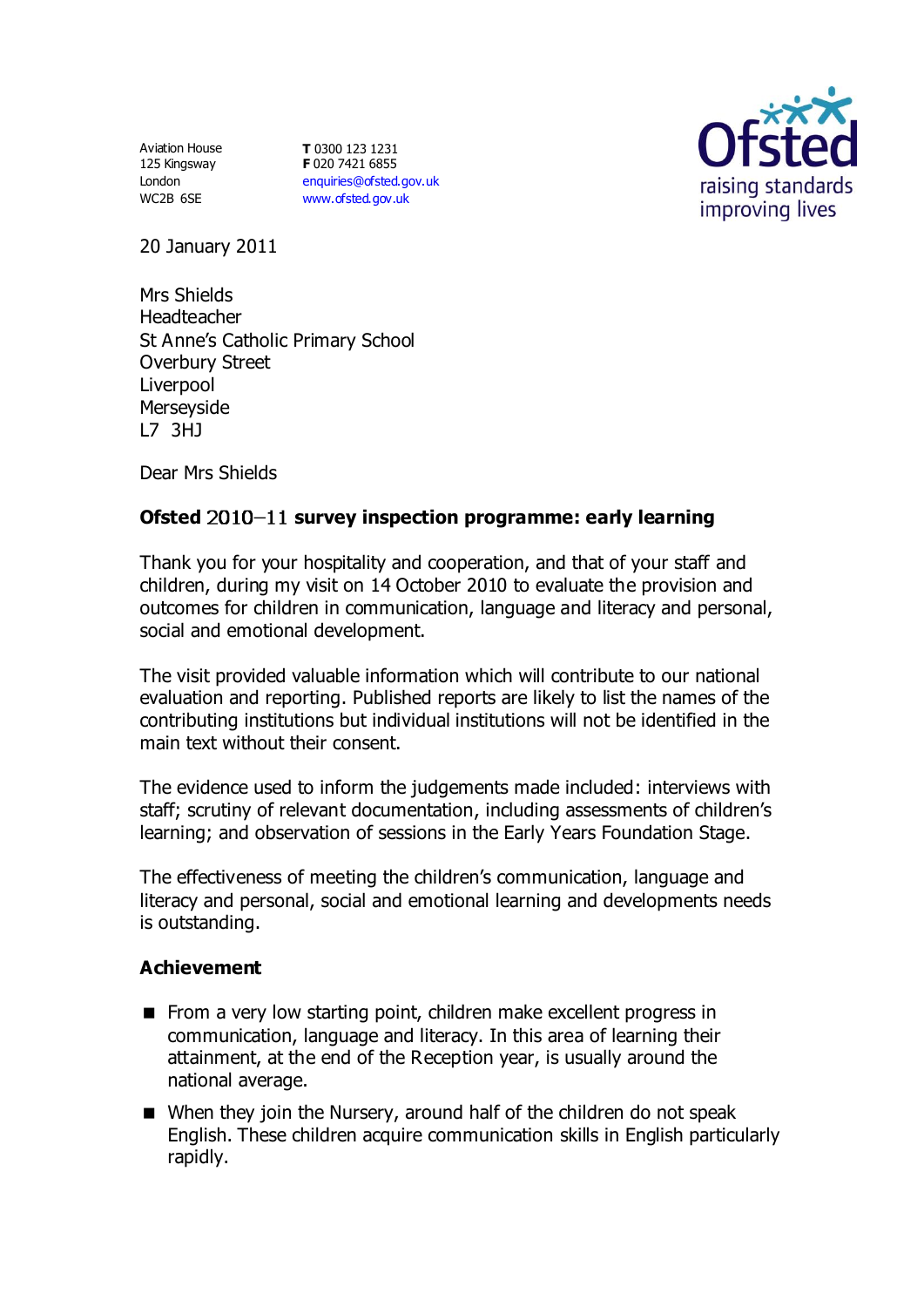- Many of the children face difficulties in their lives which affect aspects of their personal, social and emotional development. Nonetheless, attainment in this area of learning is usually close to, or above, the national average. This represents outstanding achievement.
- Children thoroughly enjoy learning through the wide range of very wellconsidered activities that are on offer in the Early Years Foundation Stage unit. For example, a small group in Reception greatly enjoyed looking at a book with the teacher and talking about the story. In Nursery, children listened very carefully to items from the 'box of sounds'.
- Staff establish a calm atmosphere for learning which helps children to sustain concentration and persist with tasks.
- Children develop personal skills in response to the staff's sensitive example and praise for independence and responsibility. For instance, on the day of the visit, the 'star of the day' award in Nursery was given to a child who came in sensibly, found her name independently and immediately began a self-selected activity.

### **Quality of provision**

- The teaching is predominantly outstanding, though some is good. Staff have a very good understanding of how young children develop and learn. They have excellent relationships with the children.
- Staff teamwork is strong. The team works closely together to plan learning activities that are thought through carefully, capture the children's interest and provide opportunities to extend children's vocabulary, and develop their ability to communicate and articulate their ideas. They create an unhurried atmosphere and judge astutely when to join in children's activities to develop their interests and move their learning on.
- Staff note the development in each child's learning and use these assessments well to plan future activities. Nonetheless, occasionally, adultled activities with large groups of children are not well-tailored to the full range of ability. This means that, while most children are learning, some have little chance to contribute and, for the more able, there is little challenge.

### **Leadership and management**

- Staff at all levels have the highest aspirations for the children. They are committed to providing high-quality education and care and they are always looking for ways to improve further. To this end they undertake a good amount of carefully selected additional training.
- The leader of the Early Years Foundation Stage maintains a good overview of the provision, keeps track of the children's attainment and plans well for future developments. However, more could be done to use analysis of children's rates of progress to determine where adjustments to the